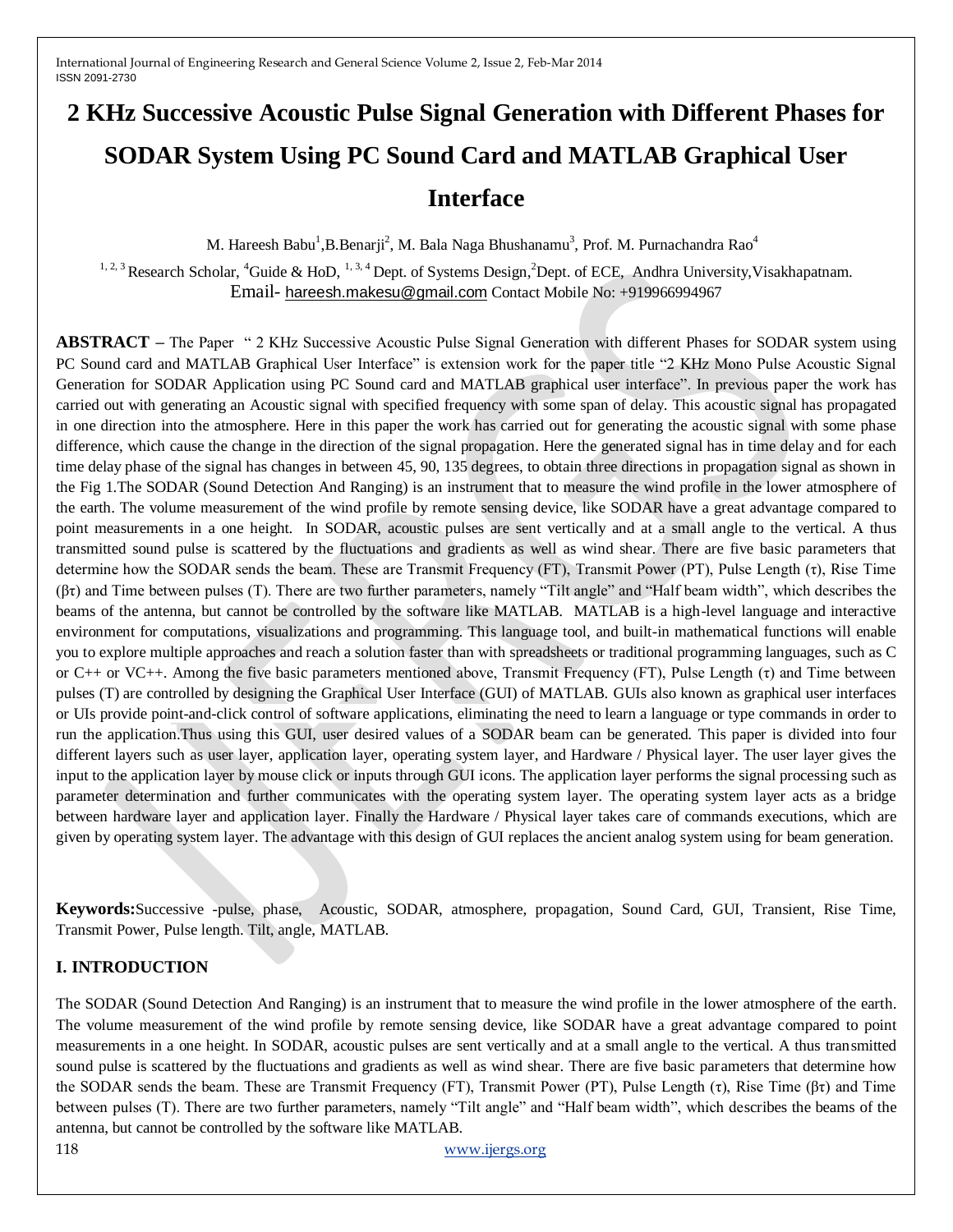

FIG1: ANATOMY OF SODAR SYSTEM SIGNAL DIRECTION.

MATLAB is a high-level language and interactive environment for computations, visualizations and programming. Meanwhile you have a chance to analyze data, develop algorithms and a create models and applications. This language tool, and built-in mathematical functions will enable you to explore multiple approaches and reach a solution faster than with spreadsheets or traditional programming languages, such as C or C++ or VC++.Main Key features of the MATLAB is 1. Mathematical functions for linear algebra, statistics, Fourier analysis, filtering, optimization, numerical integration, and solving ordinary differential equations. 2. Built-in graphics for visualizing data and tools for creating custom plots. 3. Development tools for improving code quality and maintainability and maximizing performance. 4. Tools for building applications with custom graphical interfaces. 5. Functions for integrating MATLAB based algorithms with external applications and languages such as C, Java, .NET, and MicrosoftExcel. 6. Creating Apps with Graphical User Interfaces in MATLAB. In this paper GUI has taken major role into generation of SODAR signal. GUIs also known as graphical user interfaces or UIs provide point-and-click control of software applications, eliminating the need to learn a language or type commands in order to run the application. MATLABapps are self-contained MATLAB programs with GUI front ends that automate a task or calculation. The GUI typically contains controls such as menus, toolbars, buttons, and sliders. Many MATLAB products, such as Curve Fitting Toolbox, Signal Processing Toolbox, and Control System Toolbox, include apps with custom user interfaces. You can also create your own custom apps, including their corresponding UIs, for others to use. GUIDE (GUI development environment) provides tools for designing user interfaces for custom apps. Using the GUIDE Layout Editor, you can graphically design your UI. GUIDE then automatically generates the MATLAB code for constructing the UI, which you can modify to program the behavior of your app. With the help of this MATLAB apps we are going to access the SOUND CARD of the system (PC/ LAPTOPS) to generate the specified user desire sound in frequency and other parameters. A sound card also known as an audio card is an internal computer expansion card that facilitates the input and output of the sound signals to and from a computer under control of computer programs like MATLAB, C language and VC++. Typical uses of sound card include providing the audio component for multimedia application such as music composition, editing video or audio, education and entertainment games, presentation, and video applications like projection. Sound functionality can also be integrated onto the motherboard, using basically the same components as a plug in card. The best plug in card, which use better and more expensive components, can achieve higher quality than integrated sound. The integrated sound system is often still referred as a sound card. The powerful GUI function facilitate the time-height plots in such a way that the plot can be stored, retrieved and processed to eliminate unwanted fixed echo-signals, which are of nonatmospheric origin for the SODAR system. In order to present the data on the client area of a window, the GUI is critical in visual C++ programming language. The present system is divided into layer, and Hardware / physical layer. Fig 1 shows the block diagram of the layer structure of system-based applications. Each layer takes care of the commands received from respective layers. The user layer gives the input to the application layer by mouse click or inputs through GUI icons. The application layer performs the signal processing such as parameter determination and further communicates with the operating system layer. The operating system layer acts as a bridge between hardware layer and application layer. Finally the hardware / physical layer takes care of commands executions, which are given by operating system layer.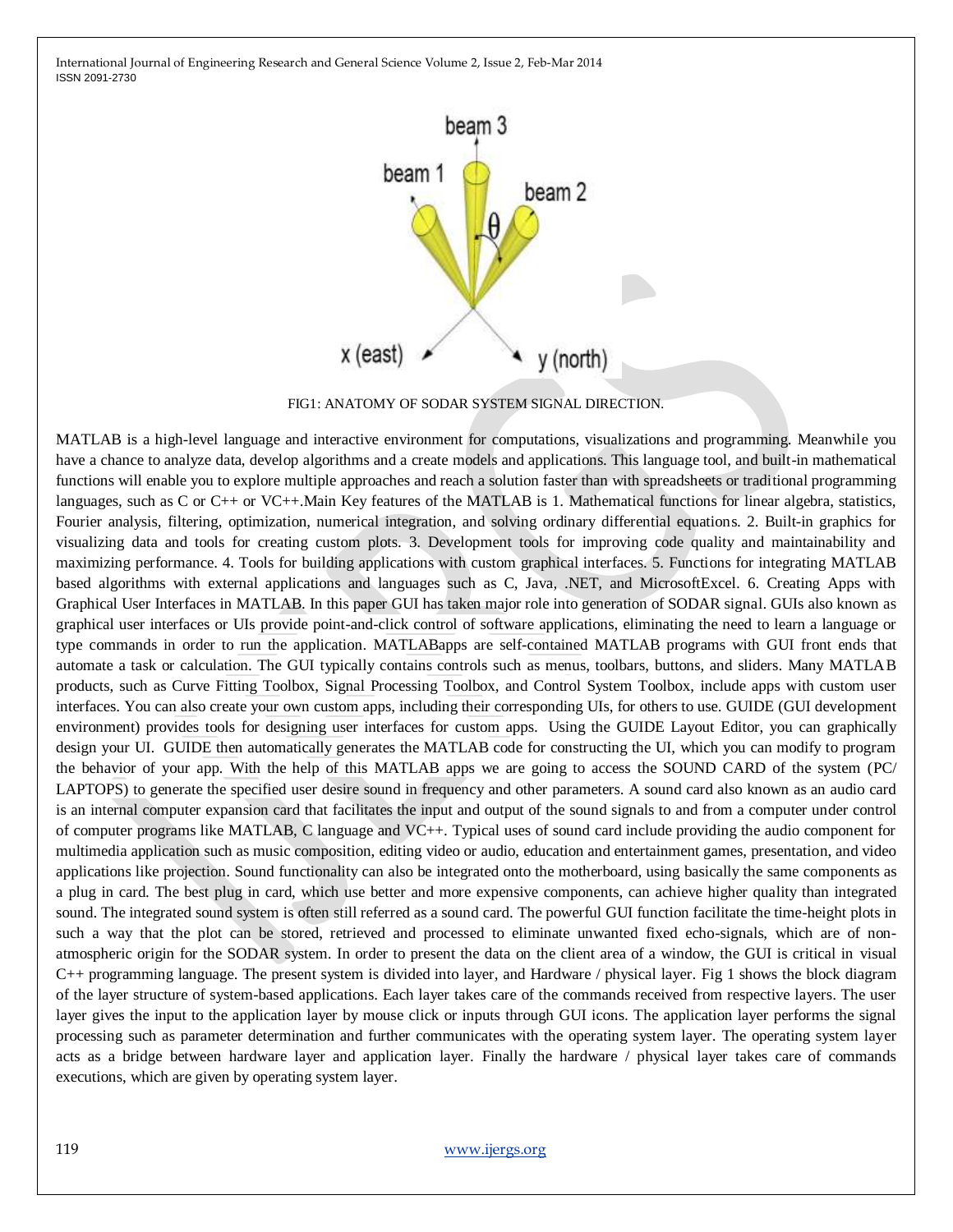

FIG 2: BLOCK DIAGRAM OF LAYER STRUCTURE FOR THE PC-BASED APPLICATION.

### **II. DESIGN FEATURES**

There are five basic parameters that determine how the SODAR sends the beam. These are Transmit Frequency (FT), Transmit Power (PT), Pulse Length (τ), Rise Time (βτ) and Time between pulses (T). There are two further parameters, namely "Tilt angle" and "Half beam width", which describes the beams of the antenna, but cannot be controlled by the software like MATLAB. Apart from this first thing is that we need to access the sound card to generate the sound signal internally by using the software program. Here it is going to describing that how we are going to access the sound card by using MATLAB program. Basically an analog output object associated with the winsound device is created. One are more channels are then added to the analog output object, a0. This will allow the winsound device to run in stereo mode. Before accessing sound card, the output data to a sound card using the "data acquisition" tool box generates the analog output. These data has stored in the HANDEL.MAT file, will be used to generate the further sound signal in wave form and displayed in the axes window.

> **a0 = analogoutout ('winsound', 0); addchannel(a0, [1,2]) ;**

#### FIG 3: BASIC SYNTEX OF MATLAB TO ACCESS SOUND CARD

HANDEL.MAT contains two variables: 1.The data that will be output to the sound card and 2. The sample rate are at which the data was originally sampled. The data and sample rate are loaded from the HANDEL.MAT into the MATLAB with function of "load handel". The analog output objects is configured to use the loaded sample rate. For the loaded data to be output, it must first be queued in the data acquisition engine must consist of a column of data for each channel of the analog output object.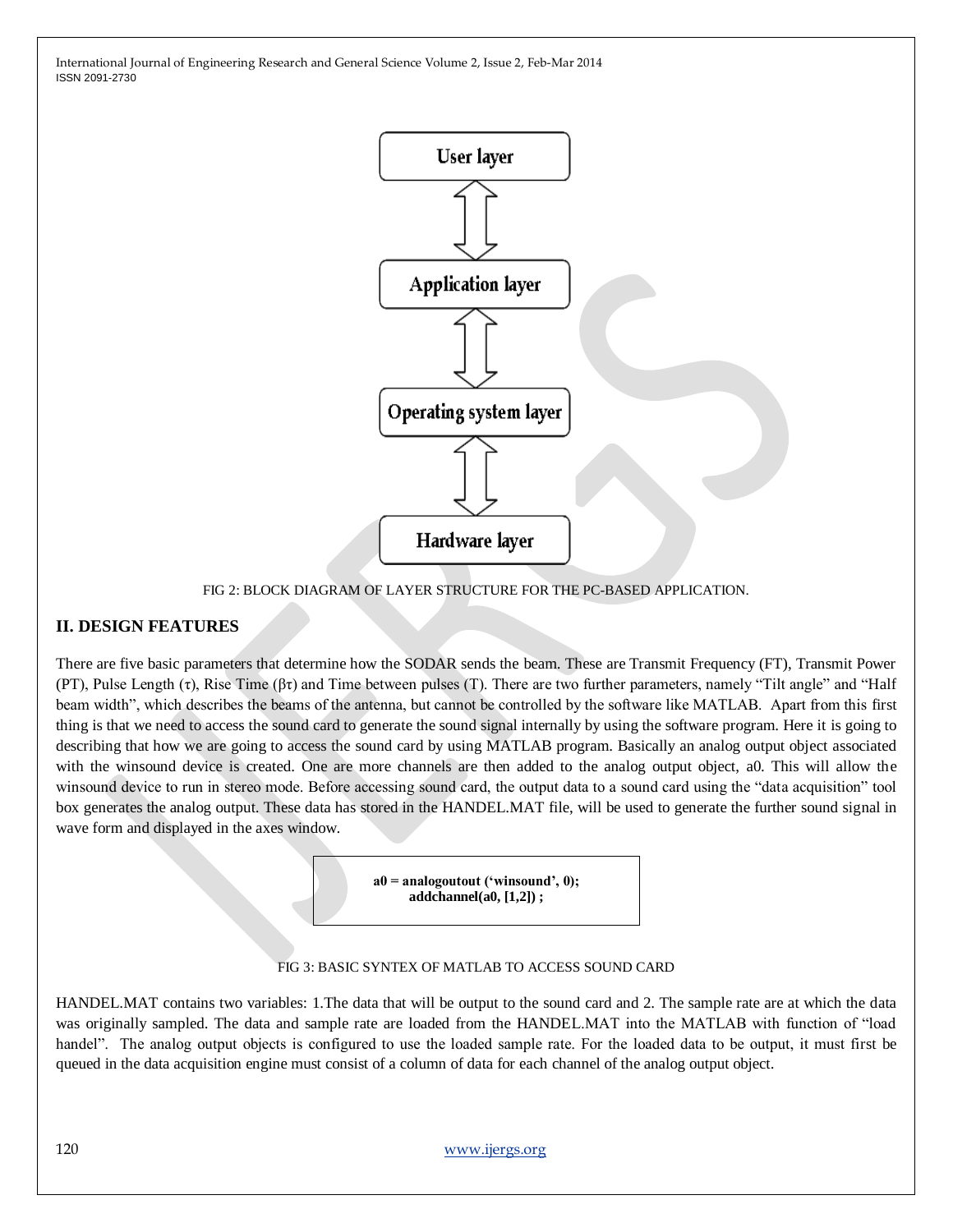> $Data = [y y];$ **putdata (a0, data);**

#### FIG 4: BASIC SYNTEX OF MATLAB TO OUTPUT THE DATA.

Now the analog output object and the data acquisition engine are started with the START command. Starting the output object means that the hardware device and the data acquisition engine are both running. Running does not necessarily mean that the data is being output. For data to be output. A trigger must occur, by default, an immediate trigger occurs as soon as the object is started.



FIG 5: ANALOG OUTPUT IN AXIS WINDOW

A corresponding plot is drawn while the sound plays when total program has executed in the MATLAB workspace. When the data has been output, the analog output object is stopped automatically. The analog output object should be deleted with the "DELETE" command to free memory and other physical resources.



FIG 6: THE STRUCTURAL BLOCK OF SODAR SOFTWARE.

121 [www.ijergs.org](http://www.ijergs.org/)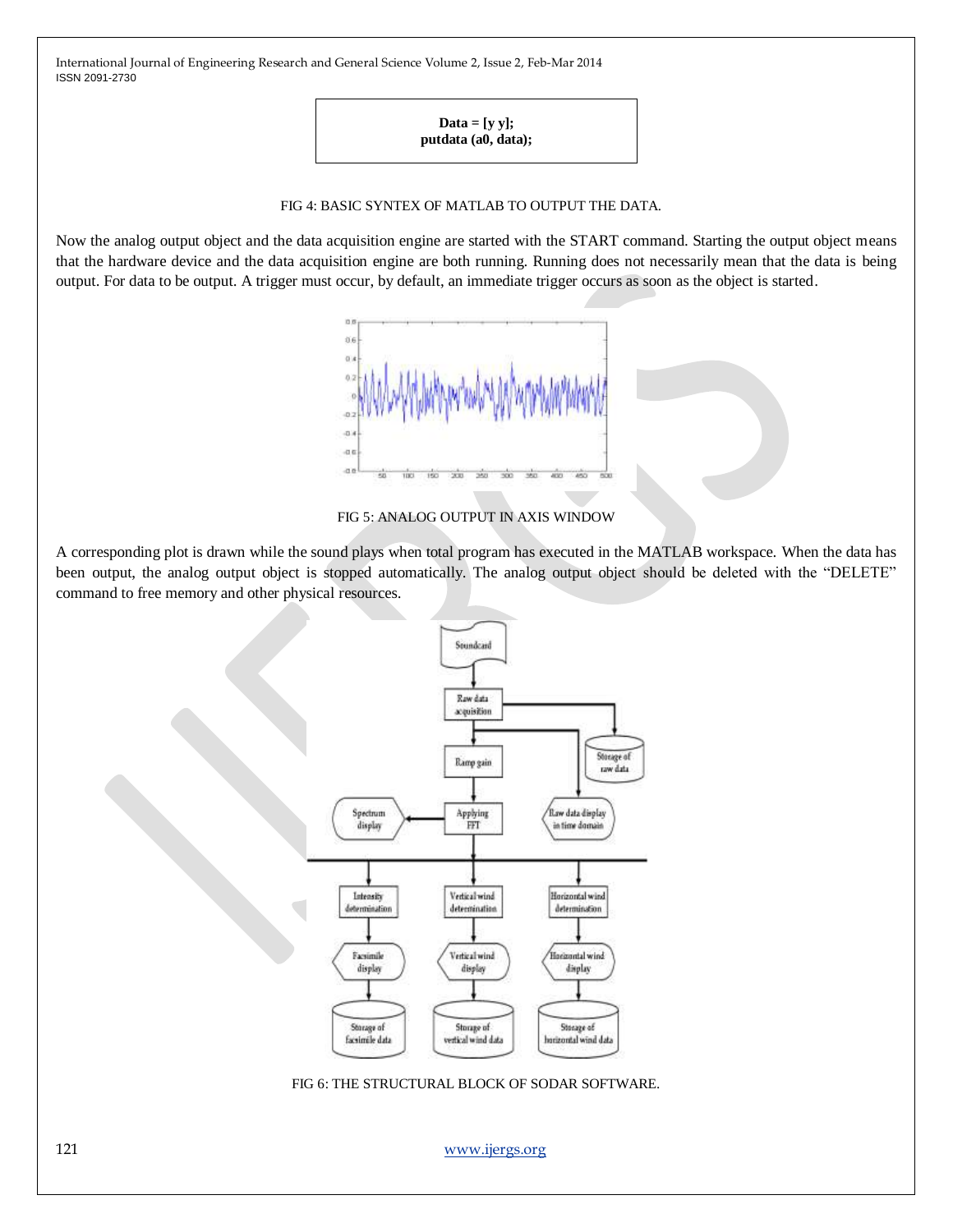# **III. GUI SIMULATION RESULTS**

Main frame of SODAR GUI will consists five buttons namely 1. SODAR ON: when we select this button on, the basic phenomenon has starts in the background and gives the message if it's ready to select the other parameters. 2. TRANSIENT FREQUENCY: when this button will press immediately it will asks the range of values in Kilo Hertzs, which indicates the frequency of the original SODAR signal.



FIG 7: SODAR antenna at Dept. of Systems Design, Andhra University. Sponsored by UGC and ISRO.



FIG 8: MAIN FRAME OF SODAR GUI IN OFF STATE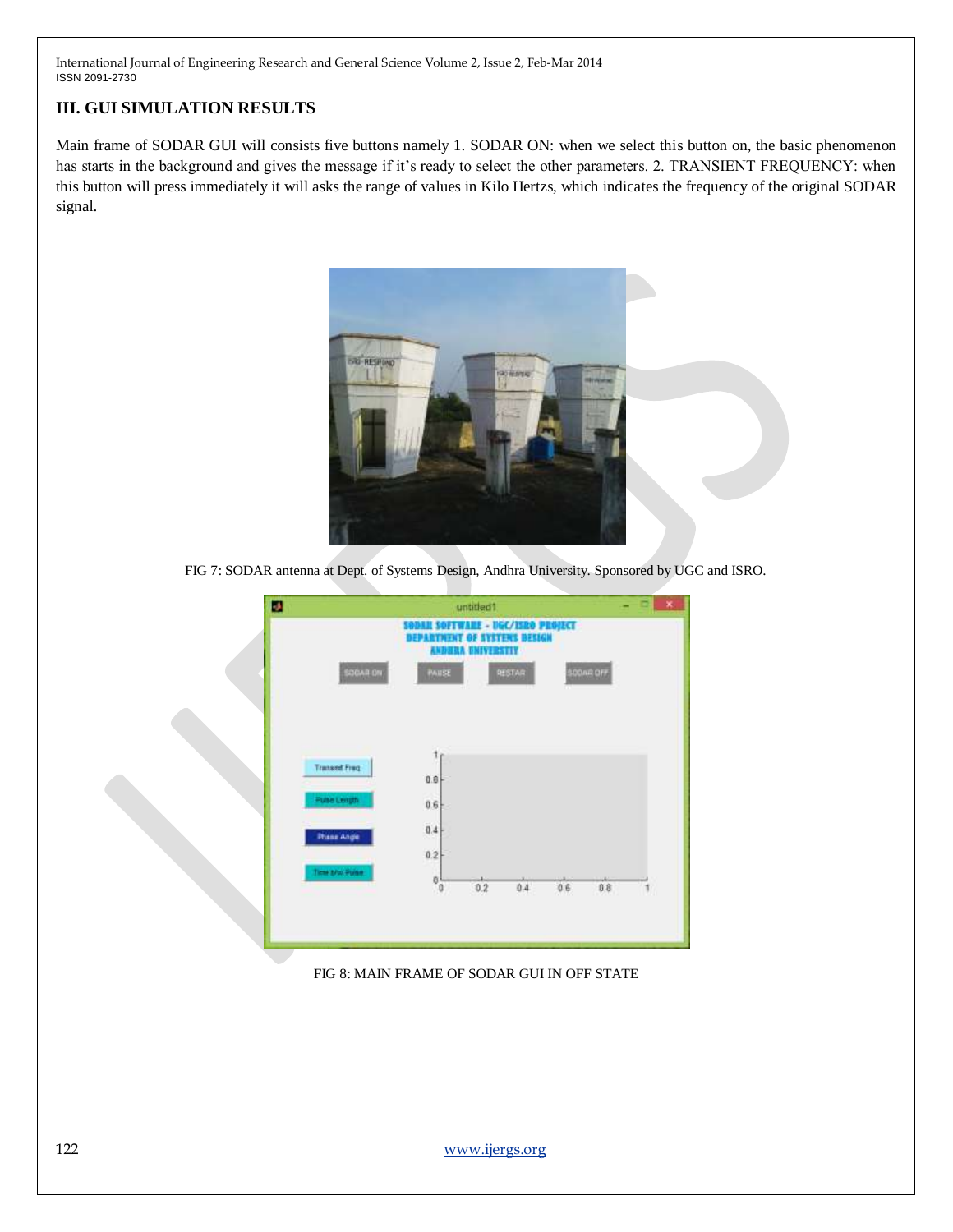

#### FIG 9: MAIN FRAME OF SODAR GUI IN ON STATE





3. PULSE LENGTH: Which describes the length of the SODAR signal pulse in the time in mille seconds/ seconds. 4. PHASE ANGLE: This parameter is most important in this paper, which is decides the particular tilt angle of the propagation signal. Here basically taken three values in between 45 to 135 degrees lower the degree will tilt the signal left side and higher the degree will tilt towards the right side. So signal with same Frequency with different phase will propagate different sides. This process of propagation will continue until or unless we stop the system. 5.TIME BETWEEN PULSES: This is one of the important factor that plays major role when reception of the SODAR signal is going. Mostly in all SODAR systems we will take it as 2 seconds of duration to get better echo and eliminate the interference between transmitted and reception signal. 6. GRAPH AXIS: Which shows the whether the sound card is generating the sound signal or not. If this graph is pure sine wave then the signal will have better transmission. 7. SODAR RESTART: Sometimes it necessity to restart the total process of the system, so at that time we need not to stop all the hardware and software. This button will simple restart the entire system and rearrange the parameters with previous values. If you want to change the parameters of the system the it need to stop the system and then enter the new values. 8. SODAR OFF: this switch is for off the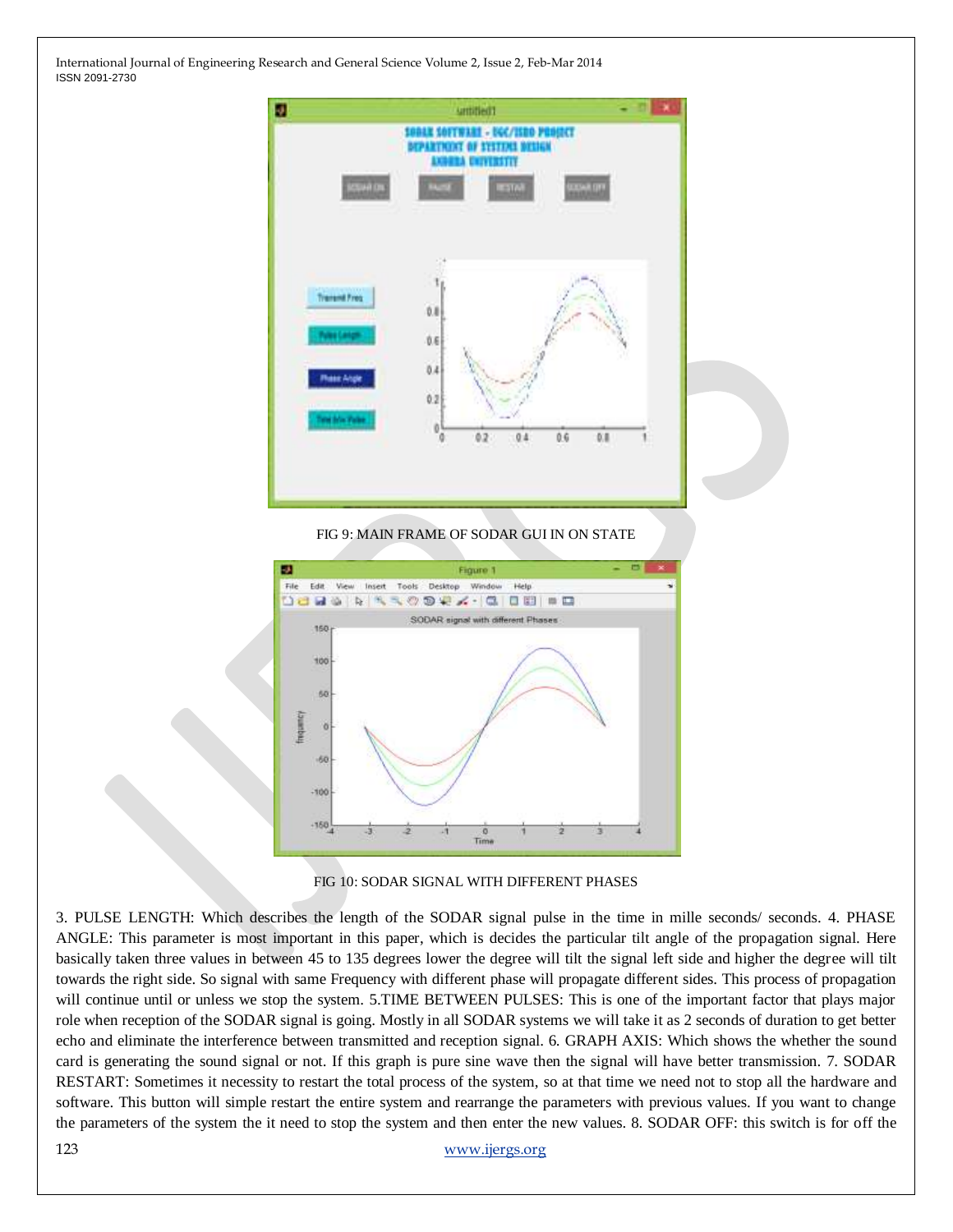total signal generation from the PC SOUND CARD only and also use full for reset/clear the memory of the sound card. In this paper we are only discussing about transmission of the SODAR signal. If we include the reception part in the GUI will have few more buttons and graph axis to display the output signal and its type like time-frequency graph or "fft" of the reception signal. 9. PAUSE: Its simple button, which pauses the generation of the signal until unless re-click on the same button. After re-click, the system will starts its process with previous values only.



FIG 11: GENERATION OF 2 KHz SIGNAL WITHOUT GUI

Above figure shows the signal generated by sound card with a raw program, in which we do not have the chance to modify the characteristics of the signal.



FIG 12: GENERATION OF 2 KHz SIGNAL GUI

Above figure shows the signal generated by sound card with the help of GUI, in which we have the provision to modify the characteristics of the signal. This GUI is programmed in such way if the SOUND card has any problem, which may lead to generate the Nosie, will adjust itself and outputs the user desired pure sine wave and displays the signal in the impulse format as shown above figure.

# **IV. CONCLUSIONS**

Defining the parameters for SODAR system to using object- oriented application like MATLAB, will gives tremendous advantages. This object – oriented program are rich in structure, methods and attributes.This paper is divided into four different layers such as user layer, application layer, operating system layer, and Hardware / Physical layer. The user layer gives the input to the application layer